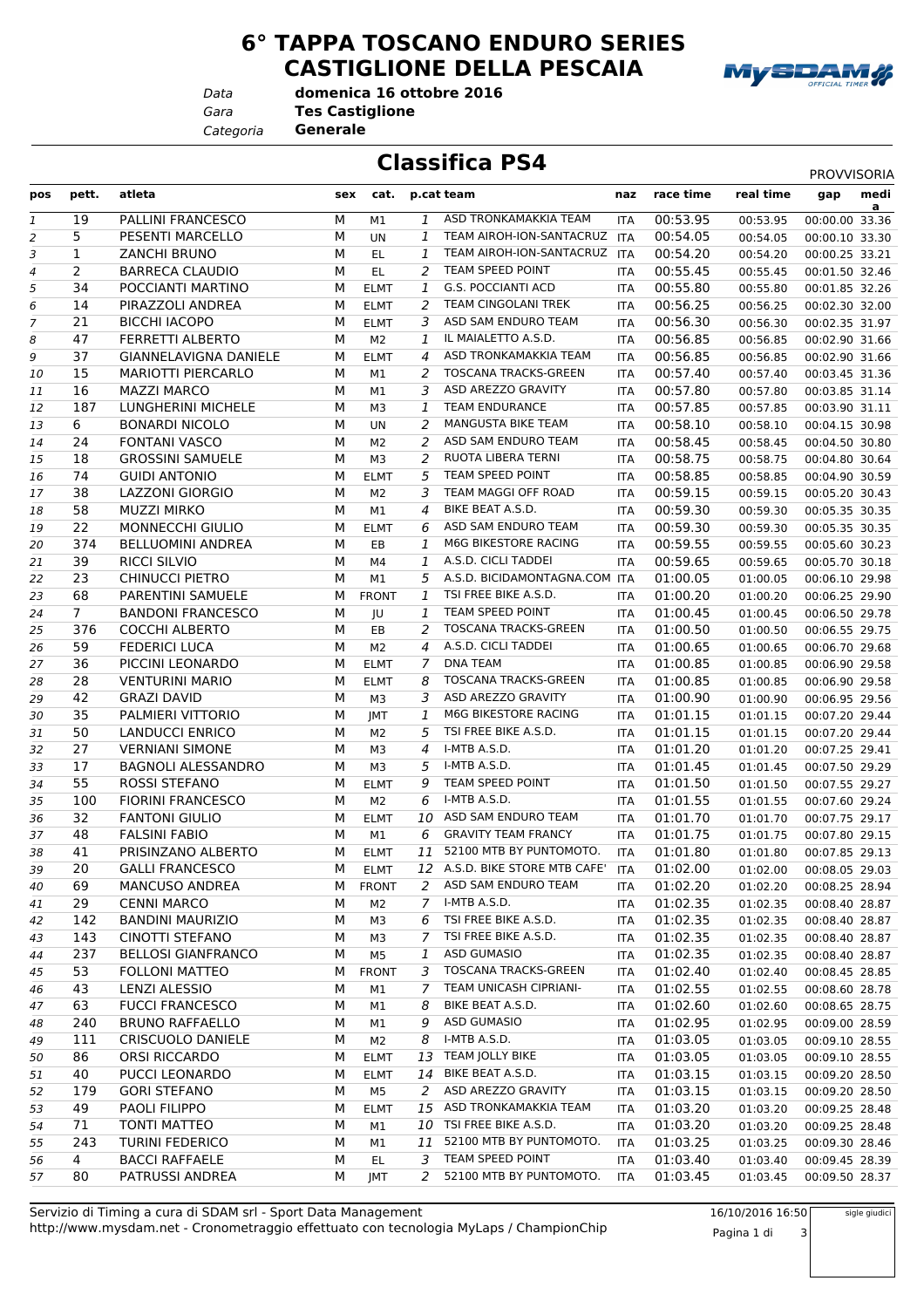## **Classifica PS4** PROVVISORIA

| pos | pett. | atleta                    | sex | cat.           |    | p.cat team                     | naz        | race time | real time | medi<br>gap<br>a |
|-----|-------|---------------------------|-----|----------------|----|--------------------------------|------------|-----------|-----------|------------------|
| 58  | 235   | <b>MARZI ROBERTO</b>      | М   | M <sub>5</sub> | 3  | <b>ASD GUMASIO</b>             | ITA        | 01:03.45  | 01:03.45  | 00:09.50 28.37   |
| 59  | 90    | <b>FUSELLI SAMUELE</b>    | М   | <b>ELMT</b>    |    | 16 A.S.D. BIKE STORE MTB CAFE' | <b>ITA</b> | 01:03.65  | 01:03.65  | 00:09.70 28.28   |
| 60  | 51    | <b>GASSANI ALESSANDRO</b> | M   | M3             | 8  | <b>TOSCANA TRACKS-GREEN</b>    | <b>ITA</b> | 01:03.65  | 01:03.65  | 00:09.70 28.28   |
| 61  | 45    | <b>BENASSI DANIELE</b>    | M   | M4             | 2  | ABETONE GRAVITY TEAM A.S.      | <b>ITA</b> | 01:03.70  | 01:03.70  | 00:09.75 28.26   |
| 62  | 56    | <b>GORI FABIO</b>         | М   | M1             | 12 | ASD POL. SANGIULIANESE         | <b>ITA</b> | 01:03.75  | 01:03.75  | 00:09.80 28.24   |
| 63  | 78    | PARENTI LORENZO           | M   | M5             | 4  | <b>G.S. POCCIANTI ACD</b>      | <b>ITA</b> | 01:03.80  | 01:03.80  | 00:09.85 28.21   |
| 64  | 97    | MUNNO ANTONIO             | M   | M3             | 9  | SOC. ELBA OVEST                | <b>ITA</b> | 01:03.95  | 01:03.95  | 00:10.00 28.15   |
| 65  | 140   | <b>GIUNTINI ENRICO</b>    | M   | M <sub>2</sub> | 9  | TSI FREE BIKE A.S.D.           | <b>ITA</b> | 01:03.95  | 01:03.95  | 00:10.00 28.15   |
| 66  | 52    | <b>GALLI ROLANDO</b>      | M   | M <sub>5</sub> | 5  | ABETONE GRAVITY TEAM A.S.      | <b>ITA</b> | 01:04.00  | 01:04.00  | 00:10.05 28.12   |
| 67  | 231   | <b>MARINI NICOLA</b>      | М   | M <sub>2</sub> |    | 10 ASD GUMASIO                 | <b>ITA</b> | 01:04.00  | 01:04.00  | 00:10.05 28.12   |
| 68  | 62    | <b>GRANDI GUGLIELMO</b>   | М   | <b>ELMT</b>    |    | 17 I-MTB A.S.D.                | ITA        | 01:04.05  | 01:04.05  | 00:10.10 28.10   |
| 69  | 245   | <b>ESCHILI FLAVIO</b>     | M   | <b>ELMT</b>    |    | 18 TESSERA GIORNALIERA         | <b>ITA</b> | 01:04.05  | 01:04.05  | 00:10.10 28.10   |
| 70  | 239   | <b>TANI MARCO</b>         | М   | M3             |    | 10 ASD GUMASIO                 | <b>ITA</b> | 01:04.10  | 01:04.10  | 00:10.15 28.08   |
| 71  | 54    | <b>SANDRONI LUCA</b>      | М   | <b>ELMT</b>    |    | 19 TEAM SPEED POINT            | <b>ITA</b> | 01:04.35  | 01:04.35  | 00:10.40 27.97   |
| 72  | 182   | RAPINI DANIELE            | M   | <b>ELMT</b>    |    | 20 52100 MTB BY PUNTOMOTO.     | <b>ITA</b> | 01:04.40  | 01:04.40  | 00:10.45 27.95   |
| 73  | 174   | <b>CARRARESI ANDREA</b>   | М   | M <sub>2</sub> |    | 11 ASD AREZZO GRAVITY          | <b>ITA</b> | 01:04.50  | 01:04.50  | 00:10.55 27.91   |
| 74  | 85    | <b>ROSSI ANTONIO</b>      | M   | M1             |    | 13 TEAM JOLLY BIKE             | ITA        | 01:04.55  | 01:04.55  | 00:10.60 27.89   |
|     | 57    | <b>BRANCHI ANTONIO</b>    | M   |                |    | 14 ASD AREZZO GRAVITY          |            | 01:04.65  | 01:04.65  |                  |
| 75  |       | SPAGNUOLO FRANCESCO       |     | M1             |    | 15 TEAM SPEED POINT            | <b>ITA</b> |           |           | 00:10.70 27.84   |
| 76  | 115   | <b>SALTO BENEDETTO</b>    | M   | M1             |    | 21 TEAM SPEED POINT            | <b>ITA</b> | 01:04.75  | 01:04.75  | 00:10.80 27.80   |
| 77  | 30    |                           | M   | <b>ELMT</b>    |    |                                | <b>ITA</b> | 01:04.75  | 01:04.75  | 00:10.80 27.80   |
| 78  | 77    | RIMONDO MATTEO            | M   | M1             |    | 16 TEAM SPEED POINT            | ITA        | 01:05.00  | 01:05.00  | 00:11.05 27.69   |
| 79  | 134   | <b>BALESTRIERI ANDREA</b> | М   | M1             |    | 17 TSI FREE BIKE A.S.D.        | ITA        | 01:05.00  | 01:05.00  | 00:11.05 27.69   |
| 80  | 44    | <b>BRANCONI MIRKO</b>     | M   | M1             |    | 18 ASD SAM ENDURO TEAM         | ITA        | 01:05.15  | 01:05.15  | 00:11.20 27.63   |
| 81  | 234   | <b>VICIANI PAOLO</b>      | M   | M <sub>5</sub> | 6  | <b>ASD GUMASIO</b>             | <b>ITA</b> | 01:05.30  | 01:05.30  | 00:11.35 27.57   |
| 82  | 106   | <b>HORTON ALAN</b>        | M   | M <sub>2</sub> |    | 12 TEAM SPEED POINT            | <b>ITA</b> | 01:05.35  | 01:05.35  | 00:11.40 27.54   |
| 83  | 87    | <b>BARTALUCCI DANIEL</b>  | М   | <b>ELMT</b>    |    | 22 A.S.D. AV BIKE RACING TEAM  | <b>ITA</b> | 01:05.40  | 01:05.40  | 00:11.45 27.52   |
| 84  | 83    | DEL CHIARO EDOARDO        | M   | <b>ELMT</b>    |    | 23 TEAM JOLLY BIKE             | <b>ITA</b> | 01:05.55  | 01:05.55  | 00:11.60 27.46   |
| 85  | 170   | <b>COSTA LUCA</b>         | М   | M3             |    | 11 A.S.D. GRAVITY ELBA         | <b>ITA</b> | 01:05.65  | 01:05.65  | 00:11.70 27.42   |
| 86  | 105   | BENEDETTI ALESSANDRO      | М   | M <sub>5</sub> |    | 7 TEAM JOLLY BIKE              | ITA        | 01:05.65  | 01:05.65  | 00:11.70 27.42   |
| 87  | 211   | <b>CEGLIA MARCO</b>       | М   | <b>ELMT</b>    |    | 24 IL MAIALETTO A.S.D.         | <b>ITA</b> | 01:05.70  | 01:05.70  | 00:11.75 27.40   |
| 88  | 176   | <b>NORCINI EMANUELE</b>   | М   | M <sub>2</sub> |    | 13 ASD AREZZO GRAVITY          | <b>ITA</b> | 01:05.80  | 01:05.80  | 00:11.85 27.36   |
| 89  | 219   | <b>BRUNO MARCO</b>        | М   | M4             | 3  | CRAL ENTI LOCALI SIENA         | <b>ITA</b> | 01:05.85  | 01:05.85  | 00:11.90 27.33   |
| 90  | 64    | <b>SGUBBI ANDREA</b>      | M   | M3             |    | 12 OSTERIA BIKE A.S.D          | <b>ITA</b> | 01:05.85  | 01:05.85  | 00:11.90 27.33   |
| 91  | 183   | <b>GUERRINI TEO</b>       | М   | JMT            | 3  | 52100 MTB BY PUNTOMOTO.        | ITA        | 01:05.85  | 01:05.85  | 00:11.90 27.33   |
| 92  | 190   | <b>CONTI CLAUDIO</b>      | M   | M5             | 8  | A.S.D. CICLI TADDEI            | ITA        | 01:05.85  | 01:05.85  | 00:11.90 27.33   |
| 93  | 157   | NOCCIOLINI NICOLA         | M   | M3             | 13 | ASD TRONKAMAKKIA TEAM          | <b>ITA</b> | 01:05.90  | 01:05.90  | 00:11.95 27.31   |
| 94  | 166   | <b>BINDI MICHELE</b>      | M   | M3             | 14 | <b>GRAVITY TEAM FRANCY</b>     | <b>ITA</b> | 01:05.95  | 01:05.95  | 00:12.00 27.29   |
| 95  | 8     | <b>GROSSI FEDERICO</b>    | M   | JU             | 2  | TEAM SPEED POINT               | <b>ITA</b> | 01:05.95  | 01:05.95  | 00:12.00 27.29   |
| 96  | 135   | <b>GORINI SIMONE</b>      | M   | M1             |    | 19 TSI FREE BIKE A.S.D.        | <b>ITA</b> | 01:05.95  | 01:05.95  | 00:12.00 27.29   |
| 97  | 204   | <b>LUCIOLI LIDO</b>       | М   | M6             | 1  | VAIANO AUTOFAN MEDICO          | ITA        | 01:06.00  | 01:06.00  | 00:12.05 27.27   |
| 98  | 12    | <b>BOCCHINI ANIA</b>      | F   | W1             | 1  | <b>CICLI NERI TEAM</b>         | <b>ITA</b> | 01:06.05  | 01:06.05  | 00:12.10 27.25   |
| 99  | 209   | SODANO CRISTIAN           | М   | <b>ELMT</b>    | 25 | LA BORRA ASD                   | ITA        | 01:06.35  | 01:06.35  | 00:12.40 27.13   |
| 100 | 46    | POCCIANTI MARCO           | М   | M1             |    | 20 G.S. POCCIANTI ACD          | <b>ITA</b> | 01:06.60  | 01:06.60  | 00:12.65 27.03   |
| 101 | 188   | SANI MASSIMILIANO         | М   | M3             |    | 15 A.S.D. CICLI TADDEI         | ITA        | 01:06.60  | 01:06.60  | 00:12.65 27.03   |
| 102 | 141   | <b>NATILI ALBERTO</b>     | М   | M <sub>2</sub> |    | 14 TSI FREE BIKE A.S.D.        | ITA        | 01:06.60  | 01:06.60  | 00:12.65 27.03   |
| 103 | 70    | <b>CECCHETTI MATTEO</b>   | М   | <b>ELMT</b>    |    | 26 TEAM JOLLY BIKE             | <b>ITA</b> | 01:06.75  | 01:06.75  | 00:12.80 26.97   |
| 104 | 251   | MONTEFIORI SAMUEL         | М   | M2             |    | 15 APPENNINOBIKE A.S.D.        | <b>ITA</b> | 01:06.80  | 01:06.80  | 00:12.85 26.95   |
| 105 | 175   | <b>CARNIANI SIMONE</b>    | М   | M <sub>2</sub> |    | 16 ASD AREZZO GRAVITY          | ITA        | 01:06.85  | 01:06.85  | 00:12.90 26.93   |
| 106 | 89    | <b>LONZI ENNIO</b>        | М   | <b>ELMT</b>    |    | 27 A.S.D. BIKE STORE MTB CAFE' | <b>ITA</b> | 01:06.95  | 01:06.95  | 00:13.00 26.89   |
| 107 | 377   | <b>BARTALI ROBERTO</b>    | М   | EB             | 3  | CRAL ENTI LOCALI SIENA         | ITA        | 01:06.95  | 01:06.95  | 00:13.00 26.89   |
| 108 | 148   | <b>GHEZZANI NICOLA</b>    | М   | M1             |    | 21 A.S.D. BIKE STORE MTB CAFE' | ITA        | 01:07.00  | 01:07.00  | 00:13.05 26.87   |
| 109 | 160   | <b>NELLI PAOLO</b>        | М   | M5             | 9  | ASD TRONKAMAKKIA TEAM          | ITA        | 01:07.00  | 01:07.00  | 00:13.05 26.87   |
|     | 150   | PELLINO SIMONE            | М   | M1             |    | 22 A.S.D. BIKE STORE MTB CAFE' | ITA        | 01:07.05  |           |                  |
| 110 | 103   | <b>CAMPATELLI LUCA</b>    |     |                |    | 28 TEAM SPEED POINT            |            |           | 01:07.05  | 00:13.10 26.85   |
| 111 |       |                           | М   | <b>ELMT</b>    |    | 10 CICLISSIMO BIKE TEAM        | <b>ITA</b> | 01:07.20  | 01:07.20  | 00:13.25 26.79   |
| 112 | 94    | <b>BORGIOLI LORENZO</b>   | М   | M5             |    | 16 TSI FREE BIKE A.S.D.        | <b>ITA</b> | 01:07.25  | 01:07.25  | 00:13.30 26.77   |
| 113 | 144   | <b>VARGIU ENRICO</b>      | М   | M3             |    |                                | ITA        | 01:07.25  | 01:07.25  | 00:13.30 26.77   |
| 114 | 236   | <b>CAPPELLI STEFANO</b>   | М   | M5             |    | 11 ASD GUMASIO                 | ITA        | 01:07.25  | 01:07.25  | 00:13.30 26.77   |
| 115 | 9     | <b>BONANNI FRANCESCA</b>  | F   | DE             | 1  | TEAM SPEED POINT               | <b>ITA</b> | 01:07.30  | 01:07.30  | 00:13.35 26.75   |
| 116 | 123   | DEL DOTTORE MARCO         | М   | M3             | 17 | M6G BIKESTORE RACING           | ITA        | 01:07.50  | 01:07.50  | 00:13.55 26.67   |
| 117 | 375   | <b>SCASSA FRANCO</b>      | М   | EB             | 4  | 52100 MTB BY PUNTOMOTO.        | <b>ITA</b> | 01:07.55  | 01:07.55  | 00:13.60 26.65   |
| 118 | 189   | ZAMBELLI GAT ATTILIO      | м   | M4             | 4  | A.S.D. CICLI TADDEI            | <b>ITA</b> | 01:07.55  | 01:07.55  | 00:13.60 26.65   |
| 119 | 167   | GIOVANNOZZI SIMONE        | М   | M4             | 5  | <b>GRAVITY TEAM FRANCY</b>     | ITA        | 01:07.90  | 01:07.90  | 00:13.95 26.51   |
| 120 | 217   | SALVADORI JURI            | М   | M3             | 18 | <b>DNA TEAM</b>                | <b>ITA</b> | 01:07.95  | 01:07.95  | 00:14.00 26.49   |
| 121 | 165   | LAPI LORIANO              | М   | MЗ             |    | 19 GRAVITY TEAM FRANCY         | ITA        | 01:08.25  | 01:08.25  | 00:14.30 26.37   |

http://www.mysdam.net - Cronometraggio effettuato con tecnologia MyLaps / ChampionChip Servizio di Timing a cura di SDAM srl - Sport Data Management 16/10/2016 16:50

Pagina 2 di 3

sigle giudici